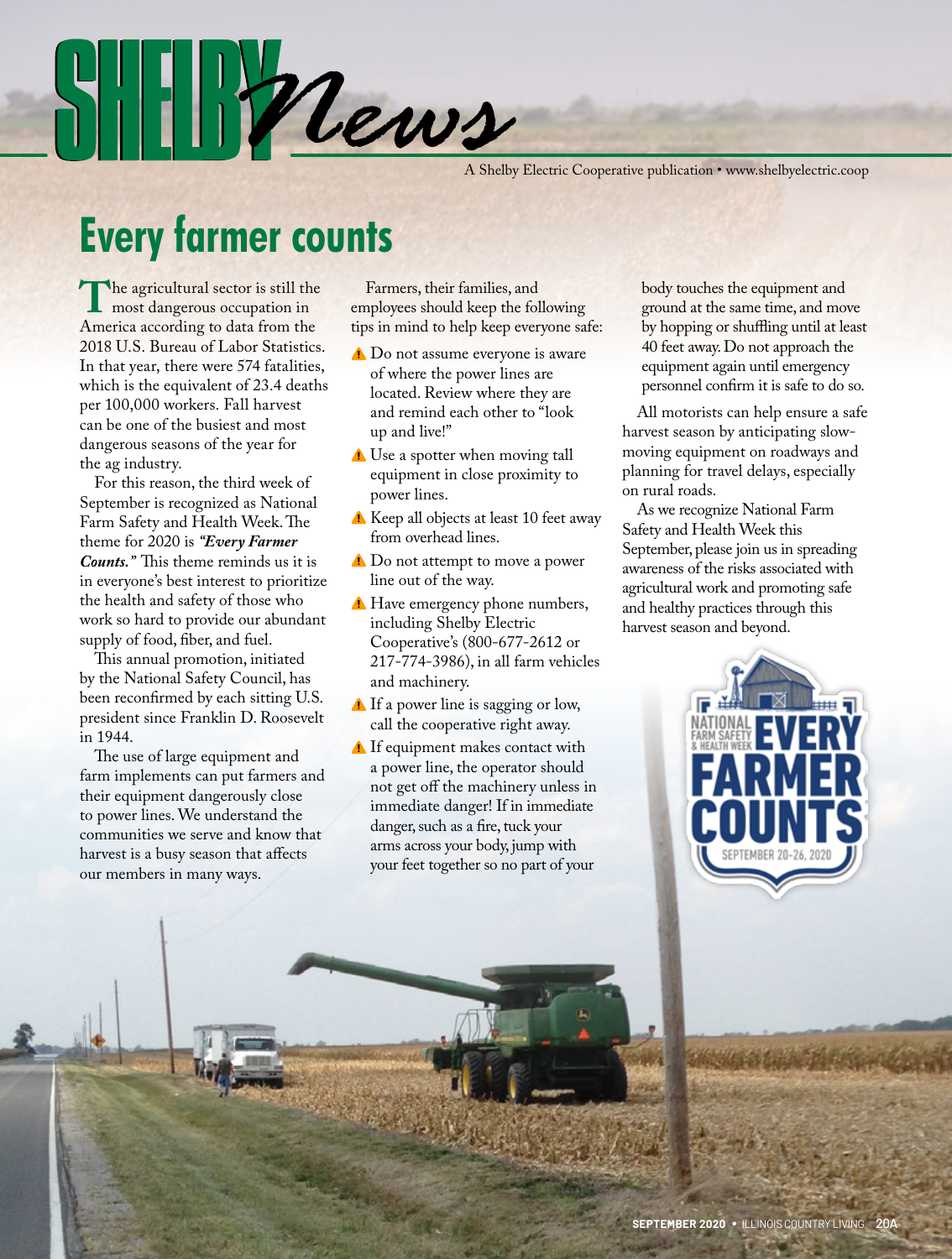# $\frac{1}{2}$

# **Saving money in the laundry room**

Ah, the joys of having a washer and<br>
dryer in your home. There is no<br>
waiting for a machine, no coin slots waiting for a machine, no coin slots, and no one taking out your wet laundry if you are not right there when the cycle ends.

 Though laundry is no one's favorite chore, it is cheaper per load and much more convenient to do laundry at home. However, there is a hidden cost to consider: the energy required to operate your washer and dryer.

 The two appliances combined rank third in energy consumption in your home. A dryer requires more energy to run than a washer, but there are ways to reduce your washing costs too (think hot water versus cold). To save money in your laundry room, consider these tips:

### **Washer**

Select the right amount of water for the load. Do not select the "extralarge" setting when doing a small load. In fact, consider waiting to do laundry until you have a full load to conserve water.



P.O. BOX 560 Shelbyville, IL 62565 **Phone: 217-774-3986 or 1-800-677-2612 Pay-by-Phone: 1-855-385-9981 www.shelbyelectric.coop twitter.com/YourCoop facebook.com/YourCoop**

#### **Office Hours:** 7:00 a.m. - 4:00 p.m.



- Use cold water to save money on water heating costs. Some laundry detergents are designed to tackle stains in cold water.
- Using warm water instead of hot can cut a load's energy use in half.
- ENERGY STAR-certified washers use about 25 percent less energy and 33 percent less water than regular clothes washers.

#### **Dryer**

- Using dryer balls will help separate clothes and circulate more air cutting drying time.
- Utilize lower settings when you use the dryer. Even if your dryer runs longer, you will use less energy and be less likely to over-dry your clothes.
- Air dry when you can. Hang laundry outside or on a drying rack to avoid using the dryer altogether.
- Clean the lint out of your dryer between loads and scrub the filter once a month to remove buildup.
- Put like items together since lighter-weight clothes require less time to dry. Towels and heavier cottons take longer to dry.



- Use the moisture sensor option on your dryer if it has one.
- Thoroughly clean your dryer's vents and duct system at least twice a year.
- When purchasing a dryer, consider an ENERGY STAR version, which uses 20 percent less energy than a conventional model.

 To learn more about how much you are spending to run your washer and dryer each year, refer to energy.gov's appliance energy use calculator by searching "appliance calculator" at www.energy.gov.

### **Energy Efficiency** Tip of the Month

Installing a smart power strip is a quick Clothes dryers make up a large portion of your appliance energy consumption. Clean the lint filter after actually cut power of the same energy of to say  $\alpha$ each cycle, and scrub the filter with a toothbrush once a month to remove film and increase air circulation.

*Source: energy.gov*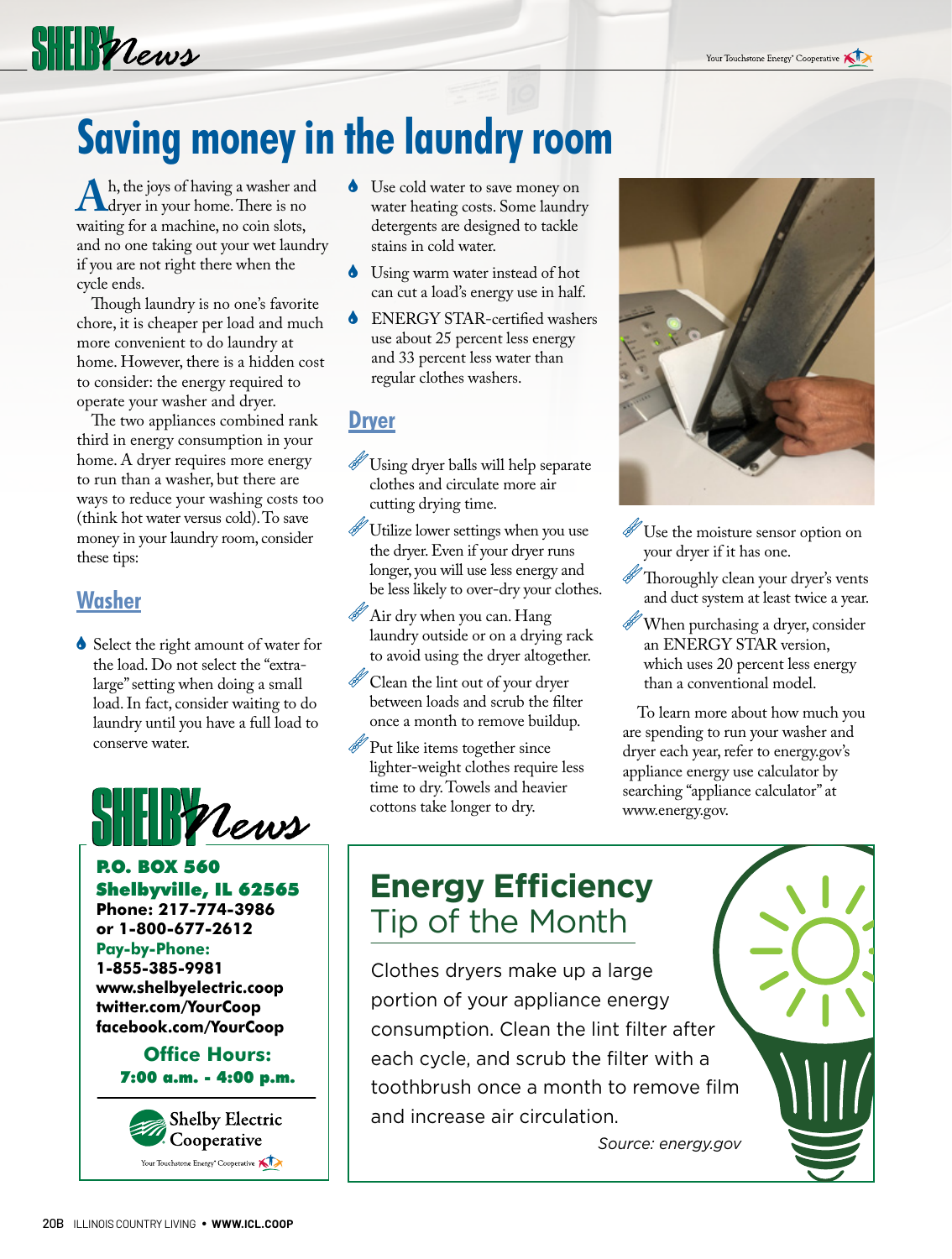## **Leaving the numbers game**

*Pam Manship retires from the cooperative!*

**A** fter 22 years of dedicated service<br>
(SEC) Pam Manship will retire this (SEC), Pam Manship will retire this month from her position as accounting assistant. For a cooperative lineman, it is all about hard hats, bucket trucks, and keeping the power flowing. For a cooperative accountant, it is all about calculators, spreadsheets, and keeping the cooperative's finances in order.

 Pam started her career at SEC in 1995 as a customer service representative (CSR) with the new satellite television service known as DirecTV. "It was exciting to be part of something new and a very cool thing that cooperatives around the country were able to be a part of this new television experience," noted Manship. "I was working as a bank teller/ bookkeeper at Scott State Bank in Bethany when I heard the cooperative was looking to hire a CSR for their DirecTV business. It sounded like a great opportunity."

 In 2002, that great opportunity transitioned into a move to the electric side of the business where Pam worked the front desk and assisted other departments as needed. She eventually transitioned into the



*Accounting Assistant Pam Manship retires after 22 years of service.*

accounting department full-time as an accounting assistant.

 Four years later, Pam needed to leave SEC as her husband's job relocated them to Peoria, Illinois and later to Morganton, North Carolina.

 In 2009, her family's return to the area came at a perfect time. As luck would have it, the cooperative was once again looking to hire an



accounting assistant. Pam returned to the cooperative in the same position she held when she initially left. "I was very grateful to the cooperative for another opportunity to work for them again. The timing could not have been more perfect," explained Manship.

 For Pam, the best part of the job is actually going to be the toughest part in retirement. "I've made so many friends here and they are like family. Even though I will still be around and see many of them from time to time, I will miss the people I work with on a daily basis very much," continued Manship. "It was not an easy decision, but it is time for the next chapter in my life to begin."

 What does that next chapter in her life look like? She plans to enjoy her free time, concentrate on her family, and hopefully do some traveling.

*Your cooperative family and friends wish you good health and best wishes. Congratulations on your retirement, Pam!*